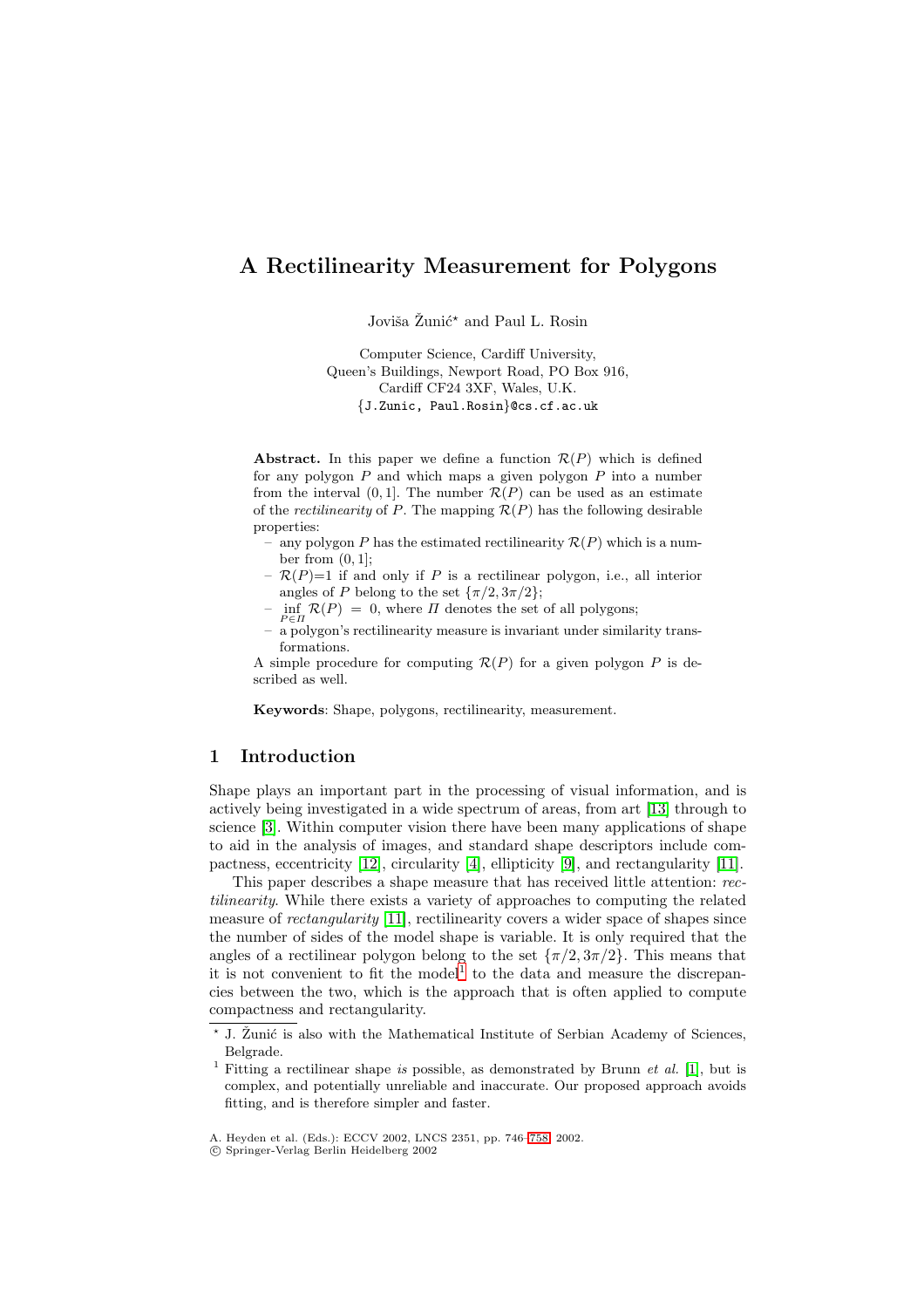Our motivation in developing a rectilinearity shape measure is to provide a useful tool for the analysis of buildings in aerial photographs. Over the last 10-20 years there has been considerable research in this area with the goal of providing automatic photo interpretation which would be particularly useful for cartographers [\[2,5,6,8\]](#page-12-0). Such systems are typically based on perceptual grouping of edges and incorporate additional information such as shadows, knowledgebased rules, as well as shape (typically rectangular). Since many buildings appear rectilinear from an overhead view then such a shape measure could be used in a hypothesis and test paradigm to filter out unlikely candidates which have inappropriate shapes.

Let us conclude this introduction by noticing that a variety of rectilinearity measures for polygons which are based only on a measure of the angles of the considered polygon can be derived very easily. But such a defined rectilinearity measure would imply that the polygons with the same angles have the same estimated rectilinearity which is not always acceptable (see Fig. 1).



Fig. 1. Two given 5-gons have identical angles, but it is natural to expect that P should have a higher estimated rectilinearity than Q.

#### **2 Definitions and Basic Statements**

A polygon P is rectilinear if its interior angles belong to the set  $\{\pi/2, 3\pi/2\}$ (see Fig. 2 for an example). In this paper we define a rectilinearity measure for arbitrary polygons. Precisely, we define a mapping  $\mathcal{R}(P)$  which maps a given polygon  $P$  into a number from the interval  $(0, 1]$ .

We will use the following denotations (see Fig. 3 and Fig. 4 for some illustrations).

The set of all polygons will be denoted by  $\Pi$ . For a given n-gon P having vertices denoted by  $A_0, A_1, \ldots, A_{n-1}, A_n = A_0$ , its edges will be denoted  $e_i =$  $[A_{i-1}, A_i]$  for  $i = 1, 2, ..., n$ . The Euclidean length of the straight line segment  $e = [(x_1, y_1), (x_2, y_2)]$  is  $l_2(e) = \sqrt{(x_1 - x_2)^2 + (y_1 - y_2)^2}$ , while the length of e according to the  $l_1$  metric is  $l_1(e) = |x_1 - x_2| + |y_1 - y_2|$ .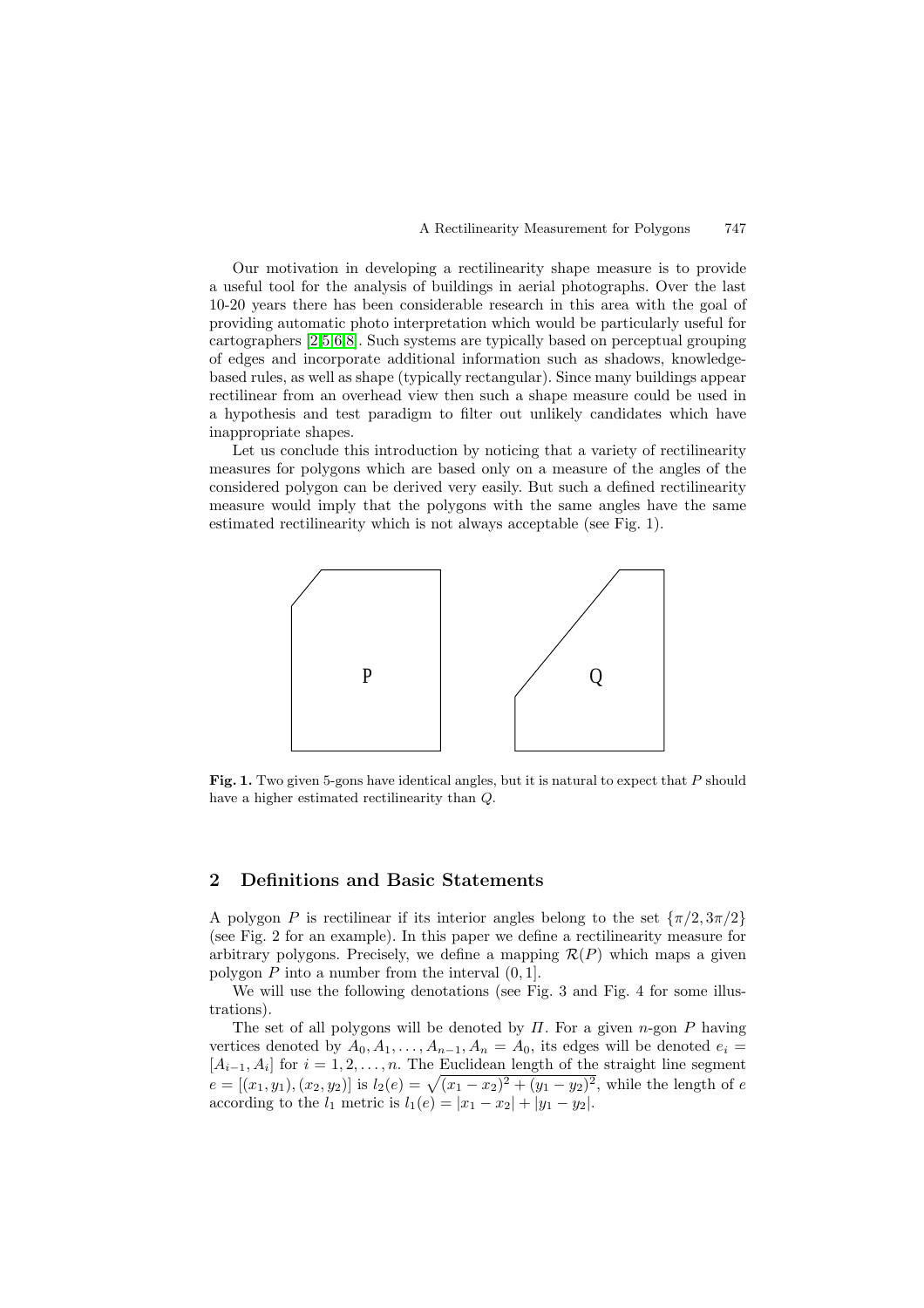

**Fig. 2.** For the given rectilinear 20-gon P, its  $l_1$  perimeter  $\mathcal{P}_1(P)$  has the minimum value if the coordinate axes are chosen to be parallel with  $u$  and  $v$ . This minimum value corresponds to  $\mathcal{P}_1(P,-\alpha)$  if x and y are taken to be the coordinate axes.

 $\mathcal{P}_2(P)$  will denote the Euclidean perimeter of P, while  $\mathcal{P}_1(P)$  will denote the perimeter of  $P$  in the sense of  $l_1$  metrics. So,

$$
\mathcal{P}_2(P) = \sum_{e_i \text{ is an edge of } P} l_2(e_i) \quad \text{and} \quad \mathcal{P}_1(P) = \sum_{e_i \text{ is an edge of } P} l_1(e_i).
$$

Since isometric polygons do not necessarily have the same perimeter under the  $l_1$ metric, we shall use  $\mathcal{P}_1(P,\alpha)$  for the  $l_1$  perimeter of the polygon which is obtained by the rotating P by the angle  $\alpha$  with the origin as the centre of rotation. If the same rotation is applied to the edge  $e$ , the  $l_1$  perimeter of the obtained edge will be denoted as  $l_1(e, \alpha)$ .

If the oriented angle between the positively oriented  $x$ -axis and the vector  $\overline{A_{i-1}A_i}$  is denoted by  $\phi_i$   $(i = 1, 2, \ldots n)$ , then obviously  $l_1(e_i) = l_2(e_i) \cdot (|\cos \phi_i| +$  $|\sin \phi_i|$ , while  $l_1(e_i, \alpha) = l_2(e_i) \cdot (|\cos(\phi_i + \alpha)| + |\sin(\phi_i + \alpha)|)$ . Thus, by using  $1 \leq |\cos \beta| + |\sin \beta| \leq \sqrt{2}$  (for any  $\beta$ ), we have

$$
\mathcal{P}_2(P) \le \mathcal{P}_1(P,\alpha) = \sum_{i=1}^n l_2(e_i) \cdot \left( |\cos(\phi_i + \alpha)| + |\sin(\phi_i + \alpha)| \right) \le \sqrt{2} \cdot \mathcal{P}_2(P). \tag{1}
$$

We will exploit the following property of rectilinear polygons which is formulated as a theorem.

**Theorem 1.** A given polygon P is rectilinear if and only if there exists a choice of the coordinate system such that the Euclidean perimeter of P and the  $l_1$ perimeter of P coincide, i.e.,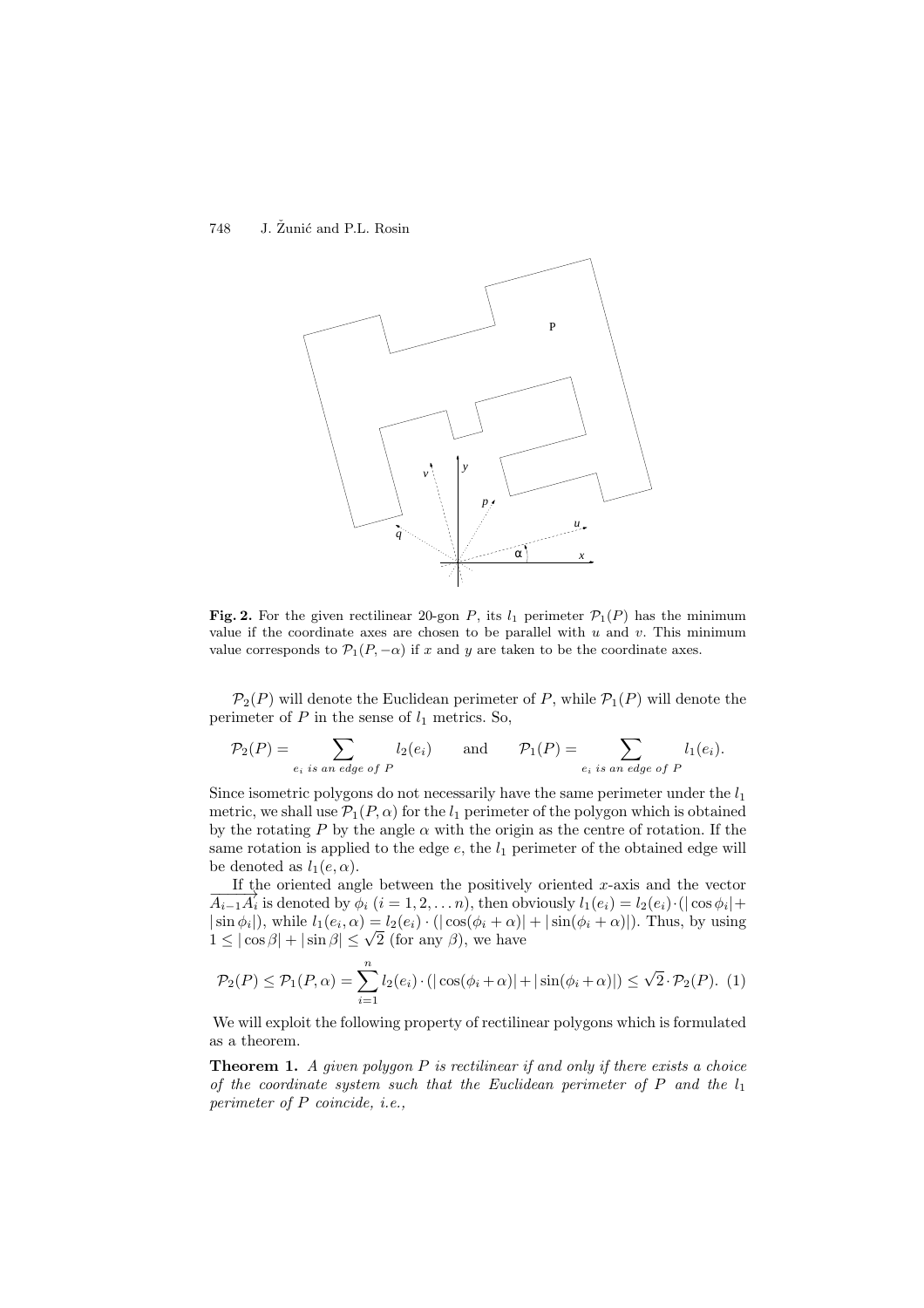

**Fig. 3.** The used denotations are illustrated on an example of a given 5-gon.

$$
\mathcal{P}_2(P) = \mathcal{P}_1(P,\alpha) \quad \text{for some} \quad \alpha \, .
$$

*Proof.* If the given polygon  $P$  is rectilinear, then a rotation of  $P$ , such that the edges of P become parallel to the coordinate axes, preserves the equality  $\mathcal{P}_2(P) = \mathcal{P}_1(P,\alpha)$  where  $\alpha$  is the rotation angle.

On the other hand, if  $\mathcal{P}_2(P) = \mathcal{P}_1(P,\alpha)$  then (by using (1) and  $|\cos \beta|$  +  $|\sin \beta| \ge 1$ ) it must be  $|\cos(\phi_i + \alpha)| + |\sin(\phi_i + \alpha)| = 1$  for any edge  $e_i$ ,  $1 \le i \le n$ , of the given n-gon P. That means (for any i,  $1 \leq i \leq n$ ) it is either  $\cos(\phi_i + \alpha) = 0$ or  $\sin(\phi_i + \alpha) = 0$  – but it implies that all edges of P are either parallel or orthogonal to the same line. This completes the proof.  $\blacksquare$ 

## **3 The Basic Idea and Necessary Mathematics**

Theorem 1 gives a useful characterisation of rectilinear polygons and gives the basic idea for the polygon rectilinearity measurement described in this paper. In the first stage, Theorem 1 together with  $P_2(P) \le P_1(P)$  (see (1)) suggests that the ratio  $\frac{\mathcal{P}_2(P)}{\mathcal{P}_1(P)}$  can be used as a rectilinearity measure for the polygon P. Precisely, the ratio  $\frac{\mathcal{P}_2(P)}{\mathcal{P}_1(P)}$  has the following "good" properties:

- a1) it is a strictly positive number;
- a2) it is defined for any polygon P;
- a3) it can be calculated easily;
- a4) for any non rectilinear polygon it is strictly less than 1 and for any rectilinear polygon it is exactly 1 if the coordinate axes are suitably chosen.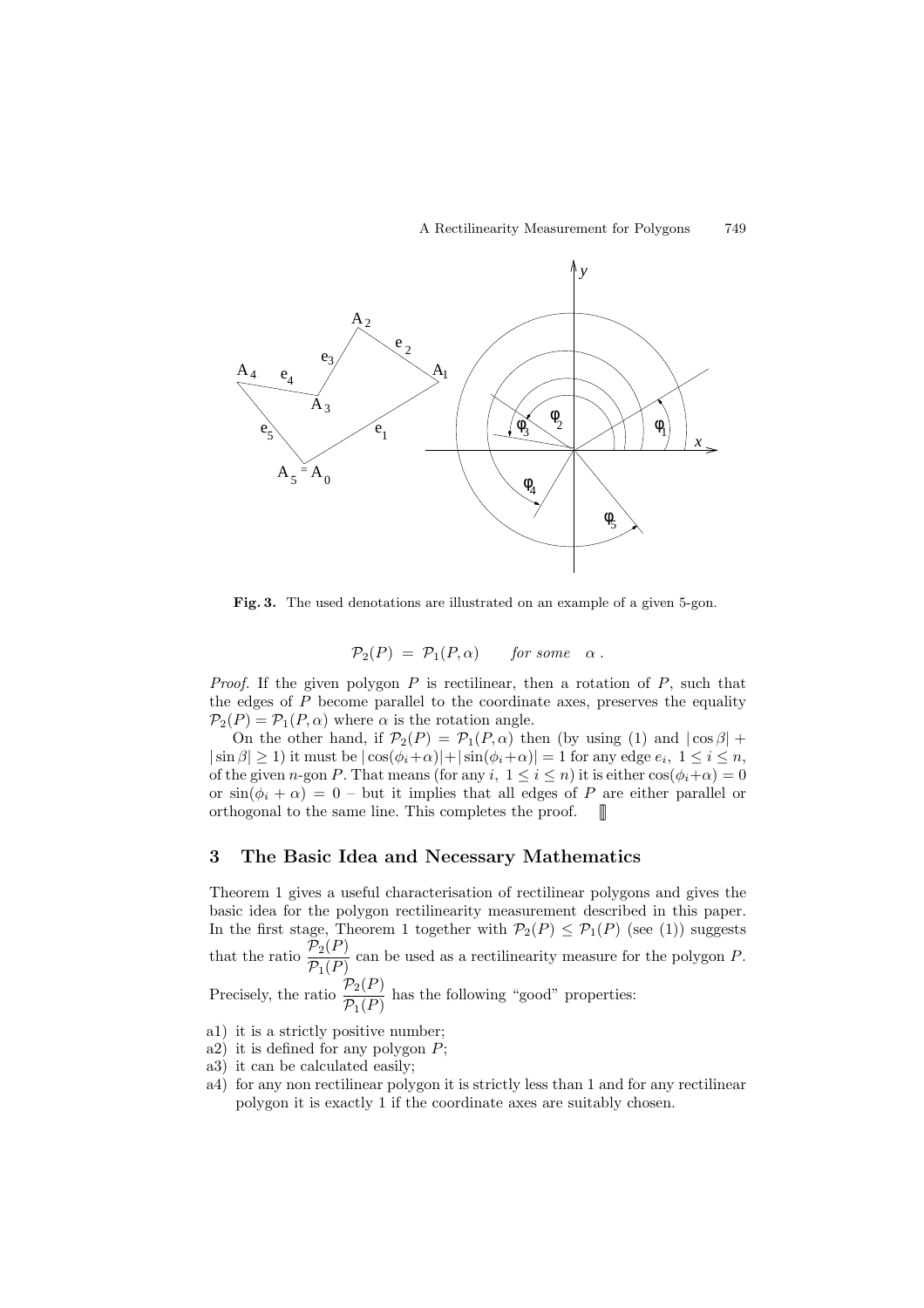But, on the other side  $\frac{\mathcal{P}_2(P)}{\mathcal{P}_1(P)}$  has the following "bad" properties:

- b1) it is not invariant under similarity (even isometric) transformations;
- b2) the infimum for the set of values of  $\mathcal{Q}(P,\alpha) = \frac{\mathcal{P}_2(P)}{\mathcal{P}_1(P,\alpha)}$  is not zero; for an example, it can be seen easily (from  $(1)$ ) that there no exists a polygon P such that  $\frac{\mathcal{P}_2(P)}{\mathcal{P}_1(P)} \notin$  $\sqrt{2}$  $\frac{\sqrt{2}}{0}, \frac{\sqrt{2}}{2}$ 2  $\setminus$ .

In this section we develop necessary mathematical tools in order to define a function  $\mathcal{R}(P)$  which satisfies a1)–a5) but not b1) and b2).

The problem described by b1) can be avoided by considering  $\max_{\alpha \in [0,2\pi]} \frac{\mathcal{P}_2(P)}{\mathcal{P}_1(P,\alpha)}$  $\mathcal{P}_1(P,\alpha)$ instead of  $\frac{\mathcal{P}_2(P)}{\mathcal{P}_1(P)}$ , but it opens the question of how to compute this maximum. Further, the inequalities from (1) give

$$
\frac{\sqrt{2}}{2} \leq \frac{\mathcal{P}_2(P)}{\mathcal{P}_1(P)} \leq 1\;,\qquad \text{and consequently,}\qquad \frac{\sqrt{2}}{2} \leq \max_{\alpha\in[0,2\pi]}\frac{\mathcal{P}_2(P)}{\mathcal{P}_1(P,\alpha)} \leq 1
$$

for any polygon P. But, while the inequality  $\frac{\mathcal{P}_2(P)}{\mathcal{P}_1(P)} \leq 1$  is sharp, and moreover, the equality  $\max_{\alpha \in [0, 2\pi]} \frac{\mathcal{P}_2(P)}{\mathcal{P}_1(P, \alpha)} = 1$  is satisfied if and only if P is a rectilinear polygon (due to Theorem 1), it can be seen easily that there exists no polygon P such that  $\max_{\alpha \in [0, 2\pi]} \frac{\mathcal{P}_2(P)}{\mathcal{P}_1(P, \alpha)} =$ √2  $\frac{1}{2}$ . Namely, if an *n*-gon P satisfies the last equality, then for some  $\alpha_0$  we have  $\frac{\mathcal{P}_2(P)}{\mathcal{P}_1(P,\alpha_0)}$  =  $\sqrt{2}$  $\frac{1}{2}$  which (by (1)) would imply  $\sqrt{2} \cdot l_2(e_i) = l_1(e_i, \alpha_0)$  or, equivalently,  $\phi_i + \alpha_0 \in {\pi/4, 3\pi/4, 7\pi/2, 9\pi/4}$  for any

edge  $e_i$  where  $1 \leq i \leq n$ . Thus, P must be rectilinear, and due to Theorem 1, the considered maximum must be equal to 1, which is a contradiction.

So, for our purpose it is necessary to determine the maximal possible  $\mu$  such that  $\max_{\alpha \in [0,2\pi]} \frac{\mathcal{P}_2(P)}{\mathcal{P}_1(P,\alpha)}$  belongs to the interval  $[\mu,1]$  for any polygon P. The next two lemmas together show  $\mu = \frac{\pi}{4}$  and moreover, there is no polygon P such that  $\max_{\alpha \in [0, 2\pi]} \frac{\mathcal{P}_2(P)}{\mathcal{P}_1(P, \alpha)} = \frac{\pi}{4}.$ 

**Lemma 1.** The inequality

$$
\max_{\alpha \in [0, 2\pi]} \frac{\mathcal{P}_2(P)}{\mathcal{P}_1(P, \alpha)} > \frac{\pi}{4}
$$

holds for any polygon P.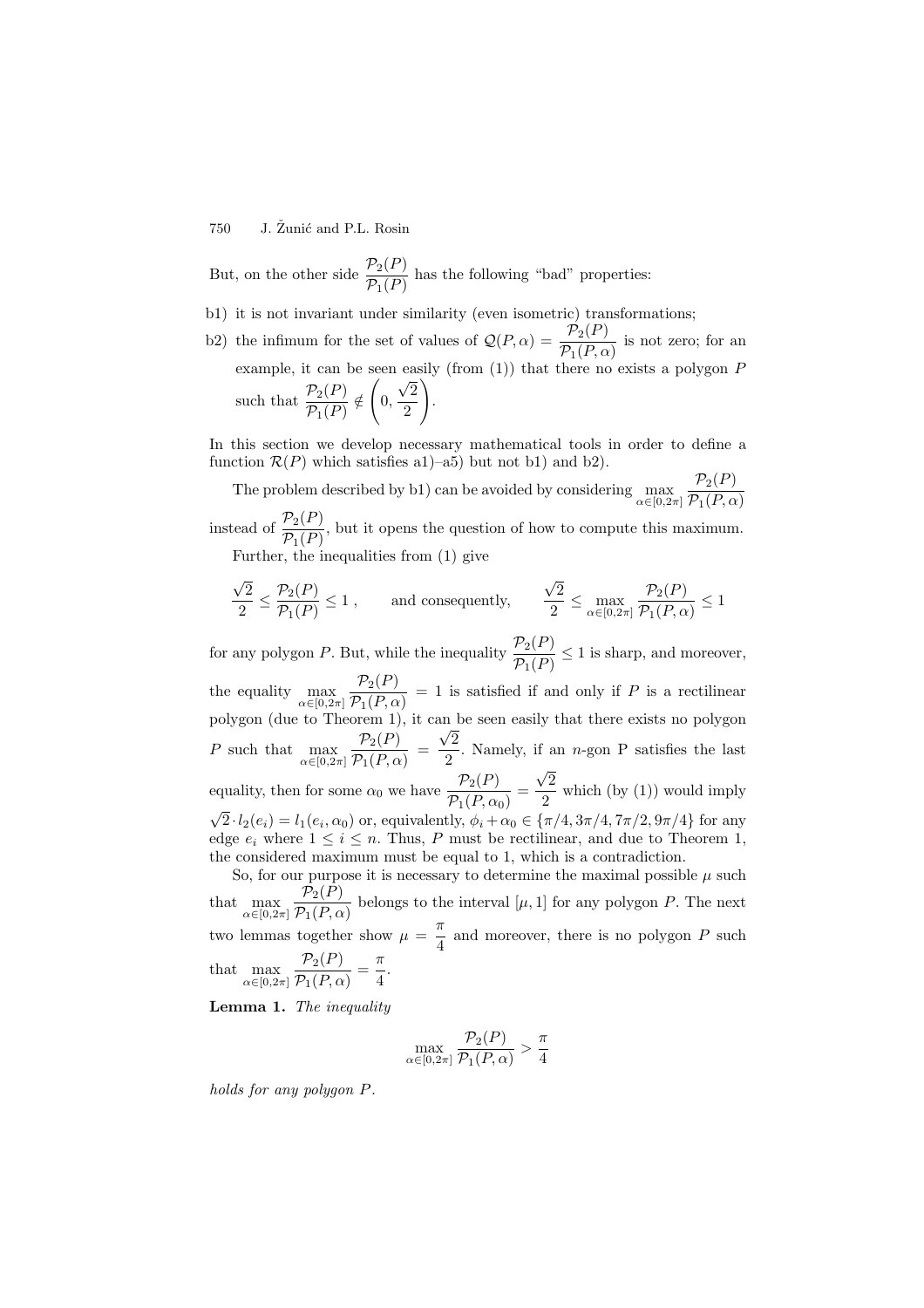Proof. We prove the statement by a contradiction. Let us assume the contrary, i.e., there exists an  $n$ -gon  $P$  such that

$$
\frac{\mathcal{P}_2(P)}{\mathcal{P}_1(P,\alpha)} \le \frac{\pi}{4}
$$

for any choice of  $\alpha$ , or equivalently,

$$
\frac{\mathcal{P}_1(P,\alpha)}{\mathcal{P}_2(P)} \ge \frac{4}{\pi} \quad \text{for any} \quad \alpha \in [0,2\pi].
$$

Since  $\frac{\mathcal{P}_1(P,\alpha)}{\mathcal{P}_2(P)}$  is a continuous non constant function (for more details see Section 5) depending on  $\alpha$  (if P is fixed), and since it is assumed to be greater or equal to  $\frac{4}{\pi}$  it must be

$$
\int_{0}^{2\pi} \frac{\mathcal{P}_1(P,\alpha)}{\mathcal{P}_2(P)} \cdot d\alpha > \int_{0}^{2\pi} \frac{4}{\pi} \cdot d\alpha = 8.
$$
 (2)

By using (2) we have:

$$
8 < \int_{0}^{2\pi} \frac{\mathcal{P}_1(P, \alpha)}{\mathcal{P}_2(P)} \cdot d\alpha
$$
  
= 
$$
\frac{1}{\mathcal{P}_2(P)} \cdot \int_{0}^{2\pi} \left( \sum_{i=1}^{n} l_1(e_i, \alpha) \right) \cdot d\alpha
$$
  
= 
$$
\frac{1}{\mathcal{P}_2(P)} \cdot \sum_{i=1}^{n} \left( \int_{0}^{2\pi} l_1(e_i, \alpha) \cdot d\alpha \right)
$$
  
= 
$$
\frac{1}{\mathcal{P}_2(P)} \cdot \sum_{i=1}^{n} \left( \int_{0}^{2\pi} l_2(e_i) \cdot (|\sin(\phi_i + \alpha)| + |\cos(\phi_i + \alpha)|) \cdot d\alpha \right)
$$
  
= 
$$
\frac{1}{\mathcal{P}_2(P)} \cdot \left( \sum_{i=1}^{n} 8 \cdot l_2(e_i) \right) = \frac{1}{\mathcal{P}_2(P)} \cdot \mathcal{P}_2(P) \cdot 8 = 8.
$$

The contradiction  $8 < 8$  finishes the proof.

So, in accordance with the above discussion, Lemma 1 shows that the required number  $\mu$  is not smaller than  $\frac{\pi}{4}$ . The next lemma shows that  $\mu$  is not bigger than  $\frac{\pi}{4}$ . Thus, both lemmas together give  $\mu = \frac{\pi}{4}$ .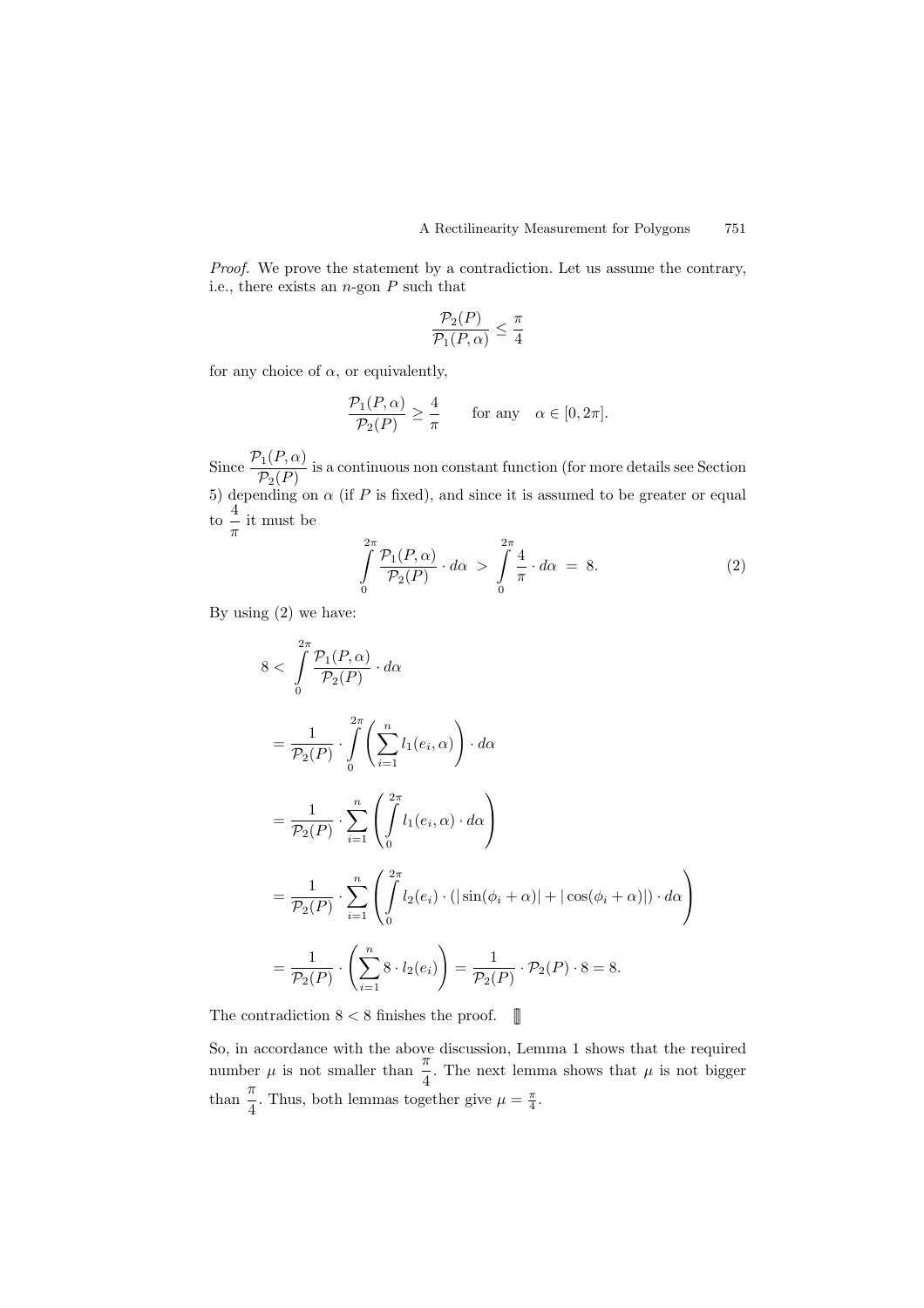**Lemma 2.** The infimum for the set of values  $\max_{\alpha \in [0,2\pi]}$  $\frac{\mathcal{P}_2(P)}{\mathcal{P}_1(P,\alpha)}$  for all possible choices of polygon  $P$  is  $\frac{\pi}{4}$ , i.e.,

$$
\inf_{P \in \Pi} \left\{ \max_{\alpha \in [0, 2\pi]} \frac{\mathcal{P}_2(P)}{\mathcal{P}_1(P, \alpha)} \right\} = \frac{\pi}{4}
$$

Proof. To prove the statement it is enough to find a sequence of polygons  $P_3, P_4, P_5, \ldots$  such that

$$
\lim_{n\to\infty}\left(\max_{\alpha\in[0,2\pi]}\frac{\mathcal{P}_2(P_n)}{\mathcal{P}_1(P_n,\alpha)}\right) = \frac{\pi}{4}.
$$

We will prove that the sequence of regular  $n$ -gons  $P_n$  inscribed into the unit circle satisfies the previous equality. Namely, it can be seen easily that the sequence of the Euclidean perimeters of  $P_n$  tends to the perimeter of the unit circle, i.e.,

$$
\lim_{n \to \infty} \mathcal{P}_2(P_n) = 2 \cdot \pi \tag{3}
$$

but also

$$
\lim_{n \to \infty} \mathcal{P}_1(P_n, \alpha) = 8 \tag{4}
$$

holds independently on the choice of  $\alpha$ . Precisely, if it is considered that (for any  $\alpha \in [0, 2\pi]$  the  $l_1$  perimeter  $\mathcal{P}_1(P_n, \alpha)$  equals the sum of the projections of all edges of  $P_n$  onto x and y axes, than it follows that this sum tends to 8 as  $n \to \infty$ (see Fig. 4 for an illustration). Since the limits in (3) and (4) are independent on  $\alpha$  we have

$$
\lim_{n \to \infty} \frac{\mathcal{P}_2(P_n)}{\mathcal{P}_1(P_n, \alpha)} = \lim_{n \to \infty} \left( \max_{\alpha \in [0, 2\pi]} \frac{\mathcal{P}_2(P_n)}{\mathcal{P}_1(P_n, \alpha)} \right) = \frac{\pi}{4} ,
$$

what finishes the proof.  $\mathbb{I}$ 

#### **4A Rectilinearity Measure**

Motivated by the proved properties of the function  $\max_{\alpha \in [0,2\pi]} \frac{\mathcal{P}_2(P)}{\mathcal{P}_1(P,\alpha)}$  we give the following definition for the new rectilinearity measurement of polygons.

**Definition 1.** For an arbitrary polygon P we define its rectilinearity  $\mathcal{R}(P)$  as

$$
\mathcal{R}(P) = \frac{4}{4-\pi} \cdot \left( \max_{\alpha \in [0,2\pi]} \frac{\mathcal{P}_2(P)}{\mathcal{P}_1(P,\alpha)} - \frac{\pi}{4} \right) .
$$

The following theorem summarises the properties of the polygon rectilinearity measure proposed here.

**Theorem 2.** For any polygon P, we have: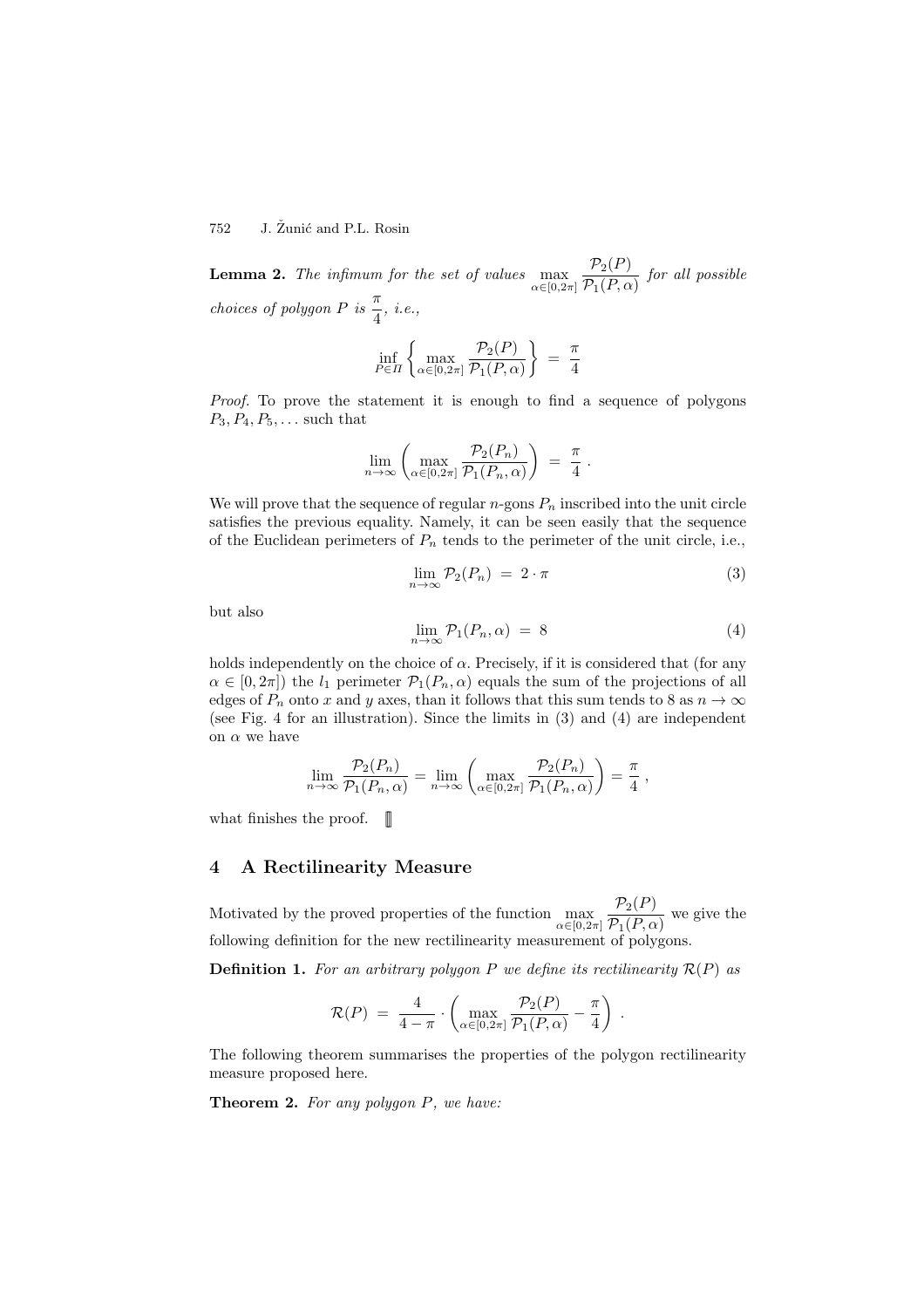

**Fig. 4.** A regular 11-gon inscribed into the unit circle with the centre placed at the origin.

- i)  $\mathcal{R}(P)$  is well defined and  $\mathcal{R}(P) \in (0,1]$ ;
- ii)  $\mathcal{R}(P)=1$  if and only if P is rectilinear;

$$
iii) \inf_{P \in \Pi} (\mathcal{R}(P)) = 0;
$$

iv)  $\mathcal{R}(P)$  is invariant under similarity transformations.

*Proof.* For a fixed P,  $\frac{\mathcal{P}_2(P)}{\mathcal{P}_1(P,\alpha)}$  is a continuous function depending on  $\alpha$  (for more details see the next section). Consequently, it must reach its minimum on the closed interval [0, 2 $\pi$ ], i.e.,  $\mathcal{R}(P)$  is well defined.  $\mathcal{R}(P) \in (0,1]$  follows from (1), Definition 1, and Lemma 1.

The item  $ii$ ) is a direct consequence of Theorem 1.

The item *iii*) is the statement of Lemma 2.

To prove *iv*) let us notice that  $\mathcal{R}(P)$  is invariant under all isometric transformations – which follows from the definition. Also,  $\frac{\mathcal{P}_2(P)}{\mathcal{P}_1(P,\alpha)}$  and consequently  $\mathcal{R}(P)$ are invariant under any transformation of the form  $(x, y) \rightarrow (\lambda \cdot x, \lambda \cdot y)$  for any choice of  $\lambda \neq 0$ , P, and  $\alpha$ . That completes the proof.

Some examples of polygons with their computed rectilinearity are given on Fig. [5.](#page-10-0)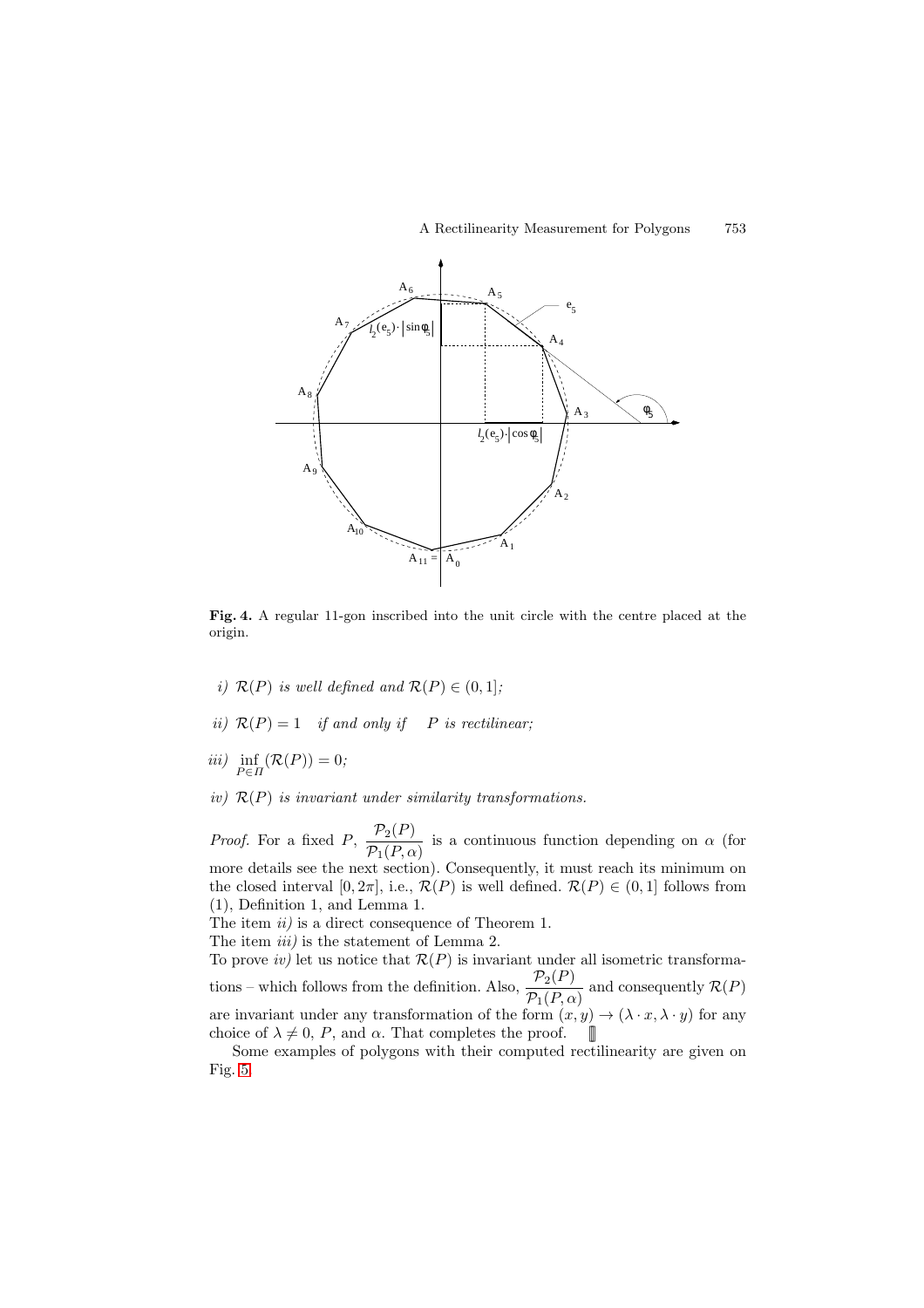## **5** Computation of  $\mathcal{R}(P)$

The question which remains open is how to compute  $\mathcal{R}(P)$  effectively if a polygon P is given. Since  $\mathcal{P}_2(P)$  can be easily calculated from the vertices of P it remains to describe the computation of the minimum value of  $\mathcal{P}_1(P,\alpha)$  when  $\alpha$  varies from 0 to  $2\pi$ . In this section we describe a procedure for such a computation.

Let us consider an edge  $e_i$   $(1 \leq i \leq n)$  of a given *n*-gon *P*. Trivially,

$$
l_1(e_i, \alpha) = \begin{cases} +l_2(e_i) \cdot \cos(\phi_i + \alpha) + l_2(e_i) \cdot \sin(\phi_i + \alpha) \text{ if } \alpha \in [-\phi_i, \frac{\pi}{2} - \phi_i] \\ -l_2(e_i) \cdot \cos(\phi_i + \alpha) + l_2(e_i) \cdot \sin(\phi_i + \alpha) \text{ if } \alpha \in [\frac{\pi}{2} - \phi_i, \pi - \phi_i] \\ -l_2(e_i) \cdot \cos(\phi_i + \alpha) - l_2(e_i) \cdot \sin(\phi_i + \alpha) \text{ if } \alpha \in [\pi - \phi_i, \frac{3\pi}{2} - \phi_i] \\ +l_2(e_i) \cdot \cos(\phi_i + \alpha) - l_2(e_i) \cdot \sin(\phi_i + \alpha) \text{ if } \alpha \in [\frac{3\pi}{2} - \phi_i, 2\pi - \phi_i]. \end{cases}
$$

Consequently, there is an integer  $k \leq 4 \cdot n$  and an increasing sequence of angles  $0 \leq \alpha_1 < \alpha_2 < \ldots < \alpha_k \leq 2\pi$  such that

$$
\mathcal{P}_1(P,\alpha) = \begin{cases}\n\sum_{\substack{i=1 \ i=1}}^n a_{1,i} \cdot \cos(\phi_i + \alpha) + b_{1,i} \cdot \sin(\phi_i + \alpha) & \text{if } \alpha \in [\alpha_1, \alpha_2] \\
\sum_{i=1}^n a_{2,i} \cdot \cos(\phi_i + \alpha) + b_{2,i} \cdot \sin(\phi_i + \alpha) & \text{if } \alpha \in [\alpha_2, \alpha_3] \\
\cdots \cdots \cdots \\
\sum_{\substack{i=1 \ n \ n}}^n a_{k-1,i} \cdot \cos(\phi_i + \alpha) + b_{k-1,i} \cdot \sin(\phi_i + \alpha) & \text{if } \alpha \in [\alpha_{k-1}, \alpha_k] \\
\sum_{i=1}^n a_{k,i} \cdot \cos(\phi_i + \alpha) + b_{k,i} \cdot \sin(\phi_i + \alpha) & \text{if } \alpha \in [\alpha_k, 2\pi + \alpha_1]\n\end{cases}
$$

where

$$
\{a_{i,j}, b_{i,j} \mid 1 \le i \le k, 1 \le j \le k\} \subset \{\pm l_2(e_i), -l_2(e_i)\},\
$$

or precisely, for any  $i \in \{1, 2, \ldots, n\}$  and any  $j \in \{1, 2, \ldots, k\}$ 

$$
a_{j,i} = +l_2(e_i) \quad \text{if} \quad \cos(\phi_i + \alpha) > 0 \quad \text{for } \alpha \in (\alpha_j, \alpha_{j+1}) \tag{5}
$$

$$
a_{j,i} = -l_2(e_i) \quad \text{if} \quad \cos(\phi_i + \alpha) < 0 \quad \text{for} \ \alpha \in (\alpha_j, \alpha_{j+1}) \tag{6}
$$

and analogously,

$$
b_{j,i} = +l_2(e_i) \quad \text{if} \quad \sin(\phi_i + \alpha) > 0 \quad \text{for } \alpha \in (\alpha_j, \alpha_{j+1}) \tag{7}
$$

$$
b_{j,i} = -l_2(e_i) \quad \text{if} \quad \sin(\phi_i + \alpha) < 0 \quad \text{for } \alpha \in (\alpha_j, \alpha_{j+1}) \tag{8}
$$

What is important for us is

$$
0 < \mathcal{P}_1(P, \alpha) = -\mathcal{P}_1''(P, \alpha) \quad \text{if} \quad \alpha \notin \{ \alpha_1, \alpha_2, \dots, \alpha_k \}
$$

which implies that  $\mathcal{P}_1(P,\alpha)$  does not have any local minimum inside the open intervals

$$
(\alpha_1, \alpha_2), (\alpha_2, \alpha_3), \ldots, (\alpha_{k-1}, \alpha_k), (\alpha_k, 2\pi + \alpha_1)).
$$

In other words we have

$$
\min_{\alpha \in [0,2\pi]} \mathcal{P}_1(P,\alpha) = \min \left\{ \mathcal{P}_1(P,\alpha_1), \ \mathcal{P}_1(P,\alpha_2), \ \dots, \ \mathcal{P}_1(P,\alpha_k) \right\}. \tag{9}
$$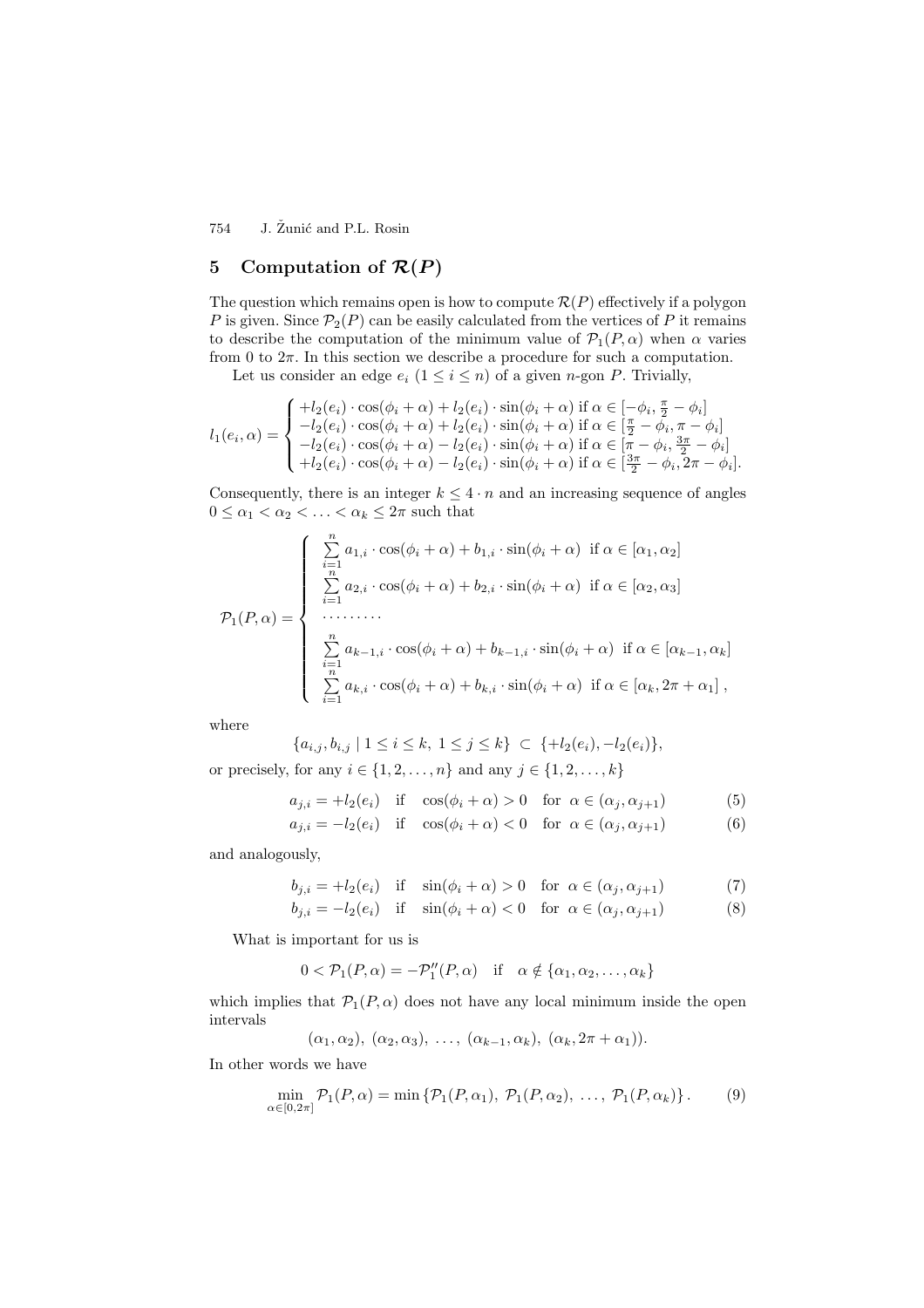Now, we are able to describe the following simple procedure for computing  $\mathcal{R}(P)$ .

#### **PROCEDURE** R(P) Computation

**Input:** The vertices  $A_1, A_2, \ldots, A_n$  of a given *n*-gon *P*.

#### 1. **Step.**

For any i,  $i = 1, 2, \ldots n$ , compute the angle  $\phi_i$ , and compute the absolute values of the following angle differences:

$$
|\phi_i - \frac{\pi}{2}|, \ |\phi_i - \pi|, \ |\phi_i - \frac{3\pi}{2}|, \ |\phi_i - 2\pi|.
$$

Sort the above angle-values in the increasing order and denote the sorted values as:  $0 \leq \alpha_1 \leq \alpha_2 < \ldots < \alpha_k \leq 2\pi$ .

#### 2. **Step.**

Assign either  $+l_2(e_i)$  or  $-l_2(e_i)$  to  $a_{i,j}$  and  $b_{i,j}$  for any i from  $\{1, 2, ..., n\}$ and any j from  $\{1, 2, \ldots, k\}$  $(\star \text{ in accordance with } (5)-(8) \star).$ 

#### 3. **Step.**

Compute  $\min_{\alpha \in [0,2\pi]} \mathcal{P}_1(P,\alpha)$  as the minimum of the finite number point set

 ${\mathcal{P}_1(P, \alpha_1), \mathcal{P}_1(P, \alpha_2), \ldots \mathcal{P}_1(P, \alpha_{k-1}), \mathcal{P}_1(P, \alpha_k)}$  $(\star \text{in accordance with } (9)\star)$ 

then compute  $\mathcal{R}(P)$  as

$$
\mathcal{R}(P) := \frac{4}{4-\pi} \cdot \left( \frac{\mathcal{P}_2(P)}{\min_{\alpha \in [0,2\pi]} \mathcal{P}_1(P,\alpha)} - \frac{\pi}{4} \right)
$$

 $(\star \text{ in accordance with Definition 1 }\star).$ 

**Output:**  $\mathcal{R}(P)$ .

## **6 Some Examples and Concluding Remarks**

The rectilinearity measure is applied to a (perfect) rectilinear polygon in the top left hand polygon in Fig. [5](#page-10-0) which is then degraded in various ways. The first row demonstrates the effect of increasing levels of local noise applied to the polygon's vertices. In the second row the polygon is edited, eliminating vertices, which effectively rounds corners and increases its convexity. A shearing transformation is applied in the third row. Finally, the polygon is warped, and the axis aligned edges are increasingly rounded. All examples show that the rectilinearity measure is well behaved; increasing distortion consistently decreases the computed value.

Note also that the orientations that maximised  $Q(P, \alpha) = \frac{\mathcal{P}_2(P)}{\mathcal{P}_1(P, \alpha)}$  match our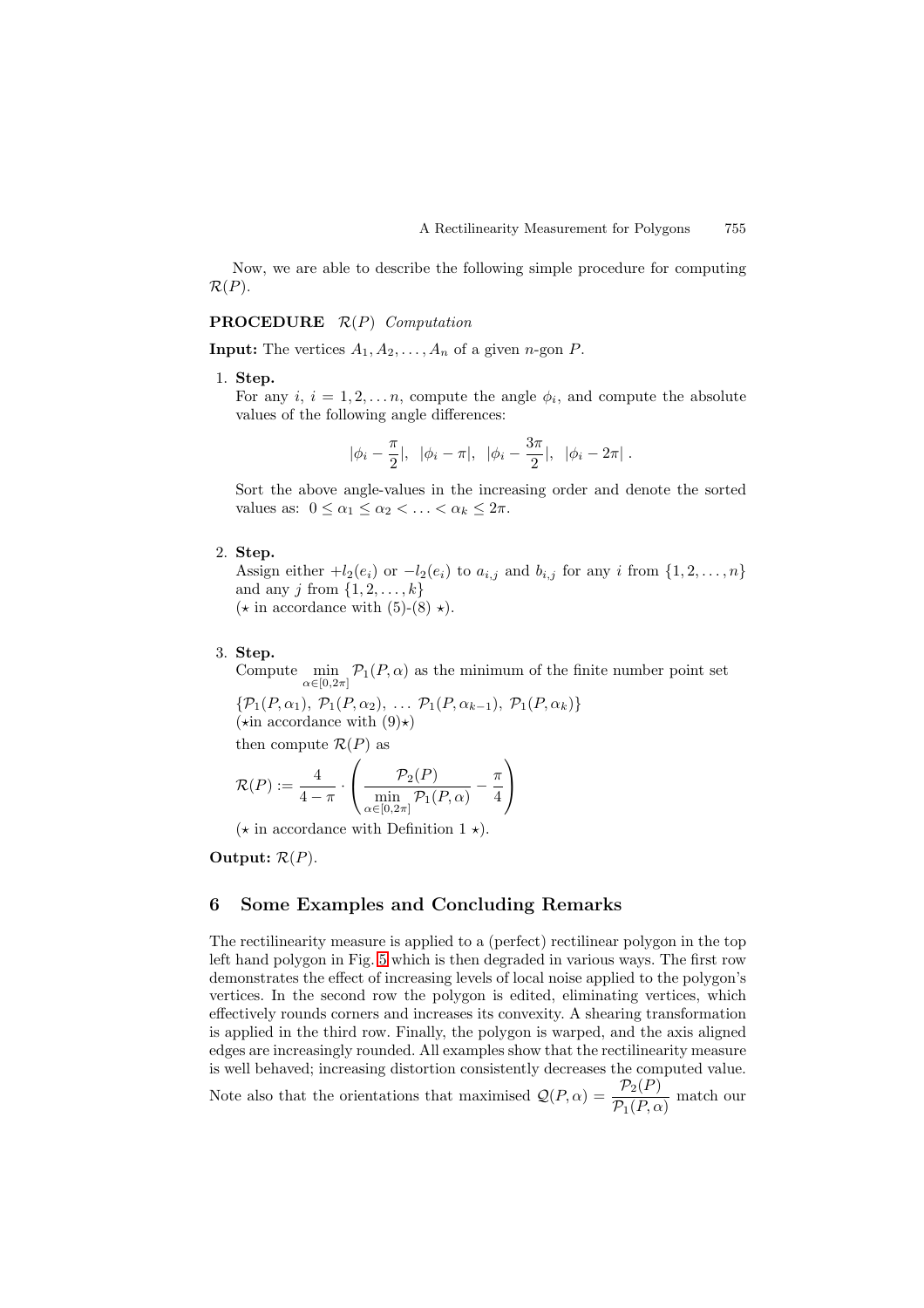<span id="page-10-0"></span>

**Fig. 5.** Examples of polygons with their rectilinearity measured as proposed in this paper. Polygons are rotated to the orientations that maximised  $\mathcal{Q}(P,\alpha)$ .



**Fig. 6.** Plots of normalised  $Q(P, \alpha)$  for each of the rightmost examples in Fig. 5.

expectations except at high noise levels when the rectilinearity measure has dropped close to zero. For each of the maximally degraded polygons (i.e. the rightmost examples in each row) Fig. 6 plots  $Q(P, \alpha)$ . It can be seen that it is well behaved and, despite the effects of noise and other distortions which introduce local maxima, the main peak remains distinct.

A second example is shown, working this time with real data from a Digital Elevation Model (DEM), i.e. a depth map (see Fig [7](#page-11-0) (a)). Some simple noise filtering and segmentation techniques were applied to produce a set of polygons. These are further processed using Ramer's line simplification algorithm [\[10\]](#page-12-0) to reduce the effects of quantisation since at a pixel level a dense 4-connected curve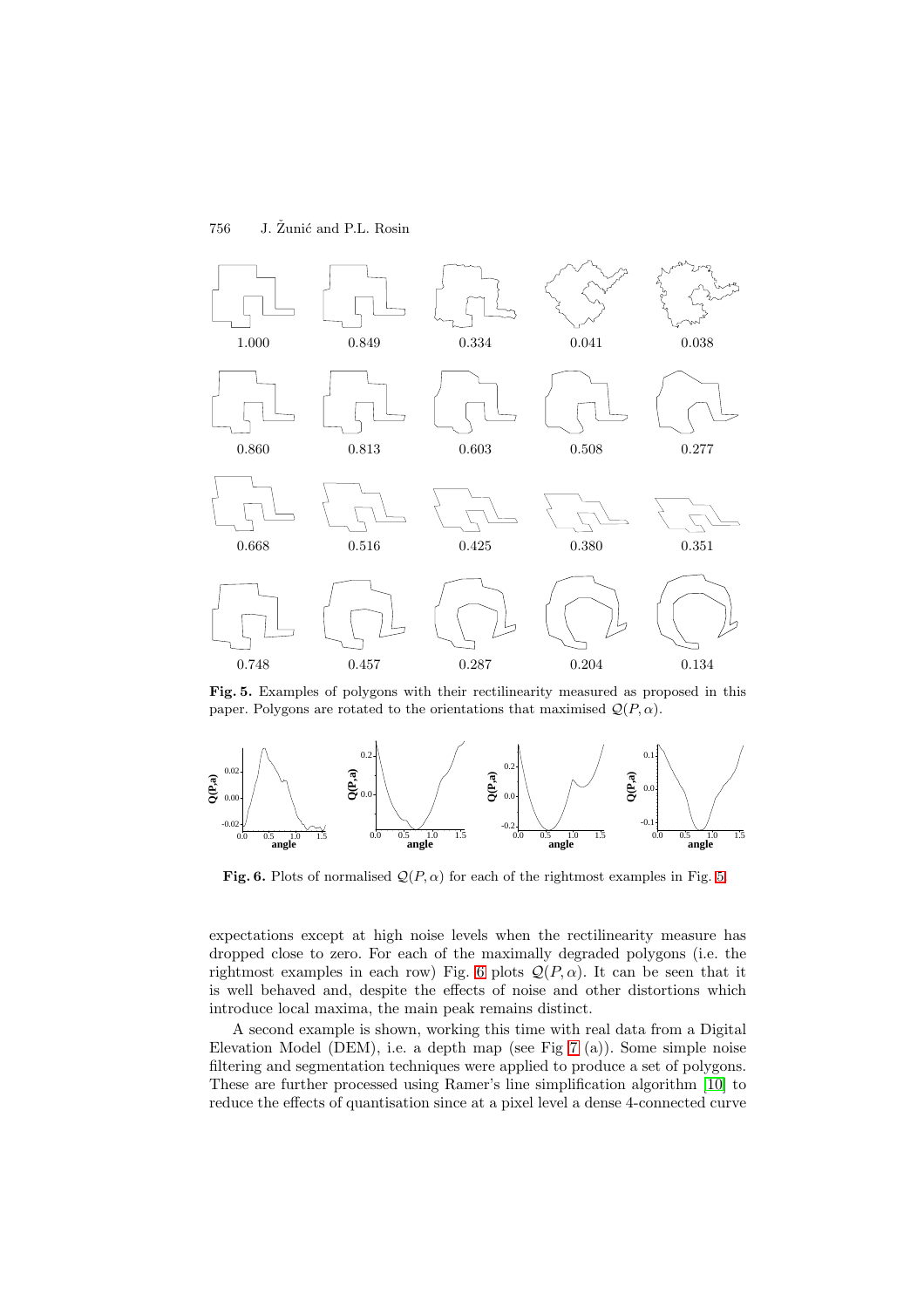<span id="page-11-0"></span>

Fig. 7. (a) A DEM of Hannover; (b) segmented regions with filled intensities proportional to rectilinearity

will be perfectly rectilinear! Fig 7 (b) plots the regions filled with intensities proportional to their rectilinearity; thus rectilinear shapes should appear bright. A casual glance seems to indicate that in some cases the computed rectilinearity does not correspond well with human perception. As an example, the polygon making up the central building in Fig 7 (a) only receives a value of 0.087 although it initially looks approximately rectilinear. Nevertheless, when plotted again in Fig. [8](#page-12-0) (a) at the orientation maximising  $\mathcal{Q}(P,\alpha)$  the coordinate frame can be seen to be correctly determined. Moreover, the plot of  $\mathcal{Q}(P,\alpha)$  (Fig. [8](#page-12-0) (b) contains only the single main peak. In fact, the problem arises from errors in the boundary due to the various steps in data processing. The deviations of local edge orientation are substantial as demonstrated by a histogram of their orientation weighted by edge length. Fig. [8](#page-12-0) (c) shows the histogram at two bin sizes, and it can be seen that the distribution is fairly uniform, therefore producing a low rectilinearity value.

As a possible means of reconciling this inconsistency between our perceptual and measured evaluation of rectilinearity we note that relatively small adjustments to the polygon could greatly increase the values of  $\mathcal{Q}(\mathcal{P})$ . Thus we intend to apply such a process, moving vertices such that they maximise  $\mathcal{Q}(\mathcal{P})$  while minimising the shift in vertex location. A similar scheme of "shape correction"